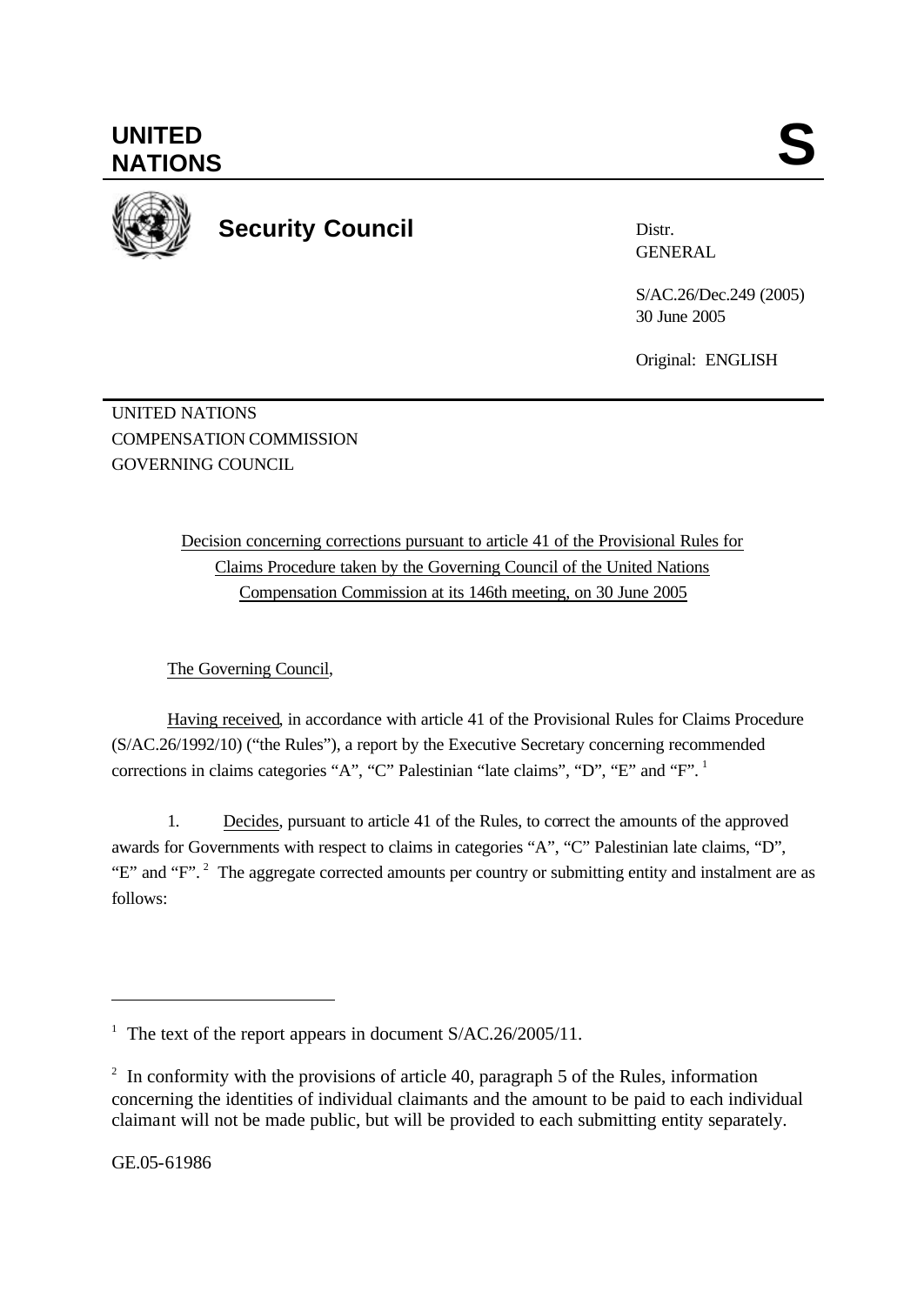| Country                                                      | Previous total award (USD)                        | Corrected total award (USD) |
|--------------------------------------------------------------|---------------------------------------------------|-----------------------------|
| Jordan                                                       | 94,192,000.00                                     | 94,186,000.00               |
| Table 2.                                                     | Third instalment category "A" claims corrections  |                             |
| <b>Country</b>                                               | Previous total award (USD)                        | Corrected total award (USD) |
| Jordan                                                       | 91,926,500.00                                     | 91,874,000.00               |
| Table 3.                                                     | Fourth instalment category "A" claims corrections |                             |
| <b>Country</b>                                               | Previous total award (USD)                        | Corrected total award (USD) |
| Sudan                                                        | 10,569,000.00                                     | 10,542,000.00               |
| Table 4.<br>Fifth instalment category "A" claims corrections |                                                   |                             |
| <b>Country</b>                                               | Previous total award (USD)                        | Corrected total award (USD) |
| Bangladesh                                                   | 52,514,000.00                                     | 52,518,000.00               |
| India                                                        | 149,264,500.00                                    | 149,260,000.00              |
| Jordan                                                       | 17,211,500.00                                     | 17,202,500.00               |
| Sudan                                                        | 38,918,000.00                                     | 38,907,500.00               |
| Table 5.                                                     | Sixth instalment category "A" claims corrections  |                             |

### Table 1. Second instalment category "A" claims corrections

| Country    | Previous total award (USD) | Corrected total award (USD) |
|------------|----------------------------|-----------------------------|
| Bangladesh | 66,406,000.00              | 66,410,000.00               |
| India      | 17,525,000.00              | 17,523,500.00               |
| Jordan     | 17,570,500.00              | 17,567,500.00               |

Table 6. Third instalment category "C" Palestinian late claims corrections

| Submitting entity | Previous total award (USD) | Corrected total award (USD) |
|-------------------|----------------------------|-----------------------------|
| Palestine         | 28,972,289.88              | 28.967.507.74               |

### Table 7. Fourth instalment category "C" Palestinian late claims corrections

| Submitting entity | Previous total award (USD) | Corrected total award (USD) |
|-------------------|----------------------------|-----------------------------|
| Palestine         | 70,221,890.04              | 70,091,413.17               |

### Table 8. Part one of the fourth instalment category "D" claims corrections

| Country              | Previous total award (USD) | Corrected total award (USD) |
|----------------------|----------------------------|-----------------------------|
| India                | 9,101,363.22               | 9,217,833.81                |
| <b>United States</b> | 4,153,619.24               | 4, 155, 119.24              |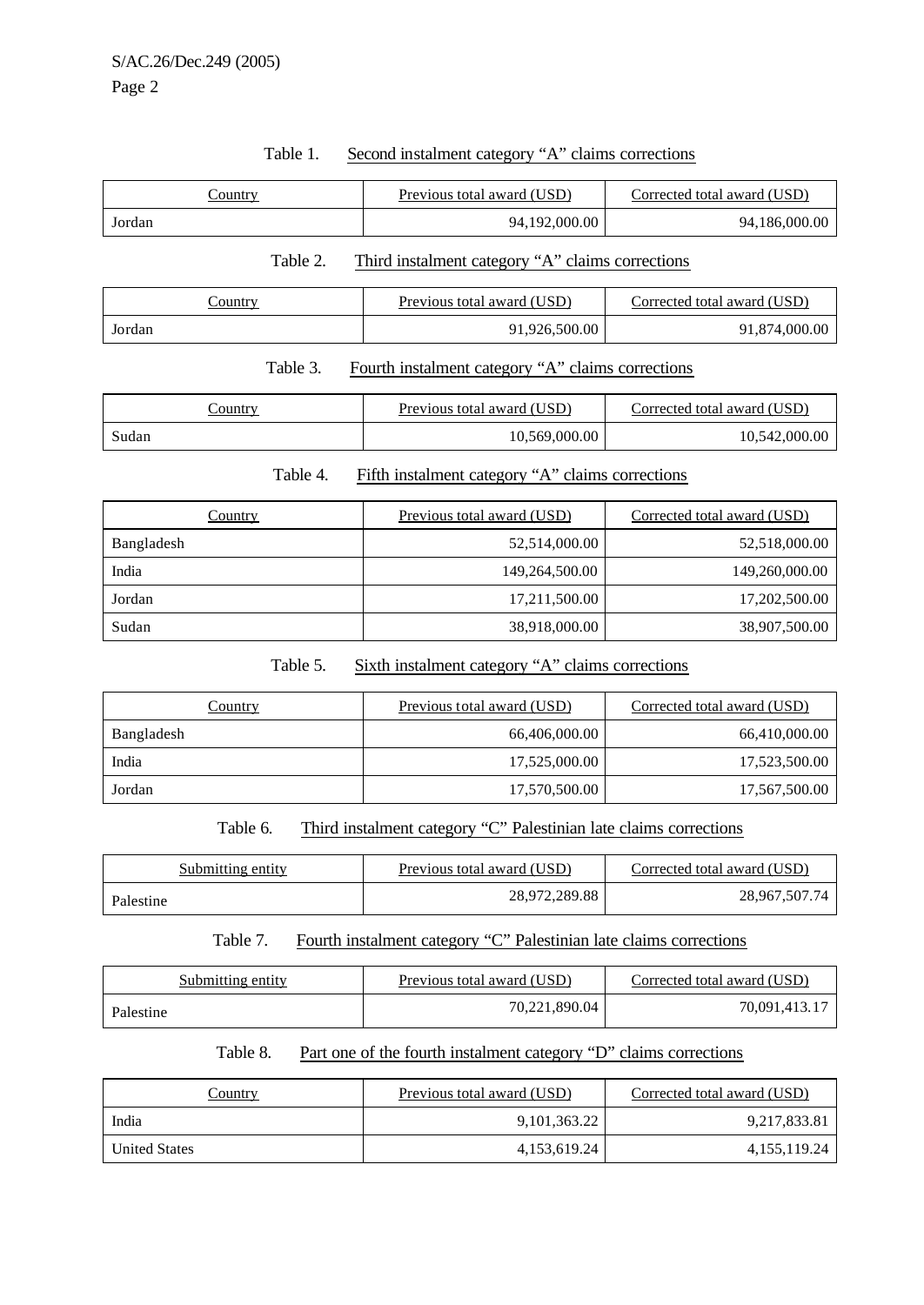S/AC.26/Dec.249 (2005) Page 3

#### Table 9. Thirteenth instalment category "D" claims corrections

| <u>Sountry</u> | Previous total award (USD) | Corrected total award (USD) |
|----------------|----------------------------|-----------------------------|
| Kuwait         | 133,755,478.67             | 135,846,426.69              |

Table 10. Part one of the fourteenth instalment category "D" claims corrections

| <u>'ountry</u> | Previous total award (USD) | Corrected total award (USD) |
|----------------|----------------------------|-----------------------------|
| Kuwait         | 77,258,774.72              | 77,338,983.69               |

### Table 11. Part two of the fourteenth instalment category "D" claims corrections

| <b>ountry</b> | Previous total award (USD) | Corrected total award (USD) |
|---------------|----------------------------|-----------------------------|
| Kuwait        | 71,234,123.27              | 71,238,472.75               |

#### Table 12. Tenth instalment category "E1" claims corrections

| `ountry | Previous total award (USD) | Corrected total award (USD) |
|---------|----------------------------|-----------------------------|
| Kuwait  | 76.978.482                 | 78,205,507                  |

### Table 13. Part two of the third instalment category "F3" claims corrections

| Country | Previous total award (USD) | Corrected total award (USD) |
|---------|----------------------------|-----------------------------|
| Kuwait  | 2, 103, 461, 827           | 2,100,909,827               |

2. Decides also that, based on the above corrections, the corrected total awards by instalment are as follows:

### Table 14. Recommended corrected total awards for category "A" claims

| Instalment | Previous total award (USD) | Corrected total award (USD) |
|------------|----------------------------|-----------------------------|
| Second     | 642,034,500.00             | 642,028,500.00              |
| Third      | 532,114,000.00             | 532,061,500.00              |
| Fourth     | 732,735,500.00             | 732,708,500.00              |
| Fifth      | 773,124,000.00             | 773,104,000.00              |
| Sixth      | 316,929,500.00             | 316,929,000.00              |

#### Table 15. Recommended corrected total awards for category "C" Palestinian late claims

| Instalment | Previous total award (USD) | Corrected total award (USD) |
|------------|----------------------------|-----------------------------|
| Third      | 28,972,289.88              | 28,967,507.74               |
| Fourth     | 70,221,890.04              | 70,091,413.17               |